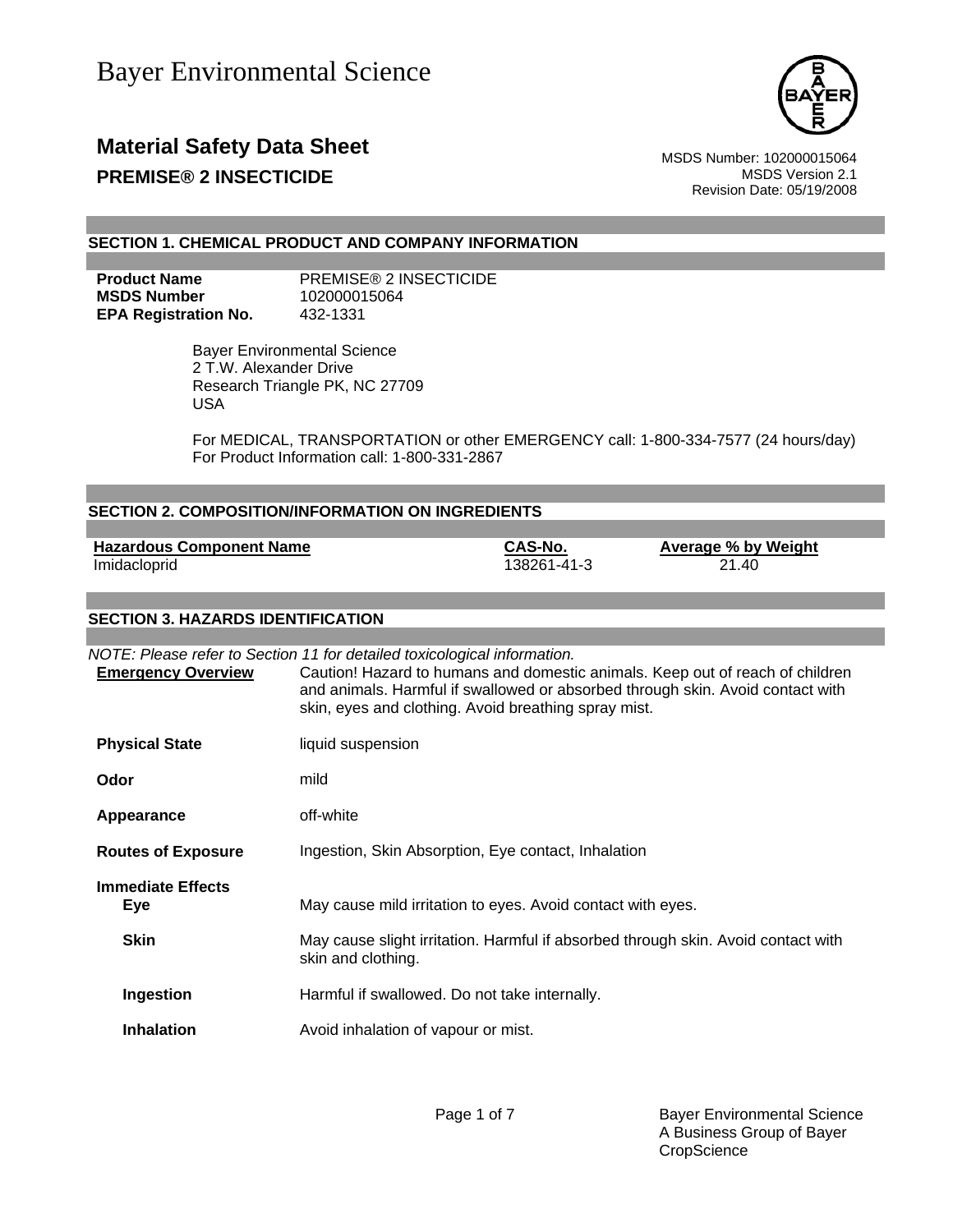

## **Material Safety Data Sheet**<br>**PREMISE® 2 INSECTICIDE** MSDS Number: 102000015064<br>MSDS Version 2.1 **PREMISE® 2 INSECTICIDE**

| <b>Chronic or Delayed</b><br>Long-Term          | This product or its components may have target organ effects. |
|-------------------------------------------------|---------------------------------------------------------------|
| <b>Potential Environmental</b><br><b>Effect</b> | Highly toxic to bees. Highly toxic to aquatic invertebrates.  |

## **SECTION 4. FIRST AID MEASURES**

| General                                | When possible, have the product container or label with you when calling a<br>poison control center or doctor or going for treatment.                                                                                                                                                                  |
|----------------------------------------|--------------------------------------------------------------------------------------------------------------------------------------------------------------------------------------------------------------------------------------------------------------------------------------------------------|
| Eye                                    | Hold eye open and rinse slowly and gently with water for 15-20 minutes.<br>Remove contact lenses, if present, after the first 5 minutes, then continue rinsing<br>eye. Call a physician or poison control center immediately.                                                                          |
| <b>Skin</b>                            | Take off contaminated clothing and shoes immediately. Wash off immediately<br>with plenty of water for at least 15 minutes. Call a physician or poison control<br>center immediately.                                                                                                                  |
| Ingestion                              | Call a physician or poison control center immediately. Rinse out mouth and give<br>water in small sips to drink. DO NOT induce vomiting unless directed to do so by<br>a physician or poison control center. Never give anything by mouth to an<br>unconscious person. Do not leave victim unattended. |
| <b>Inhalation</b>                      | Move to fresh air. If person is not breathing, call 911 or an ambulance, then give<br>artificial respiration, preferably mouth-to-mouth if possible. Call a physician or<br>poison control center immediately.                                                                                         |
| <b>Notes to Physician</b><br>Treatment | There is no specific antidote. Appropriate supportive and symptomatic treatment<br>as indicated by the patient's condition is recommended.                                                                                                                                                             |

| <b>SECTION 5. FIRE FIGHTING MEASURES</b>    |                                                                                                                                                                                                     |
|---------------------------------------------|-----------------------------------------------------------------------------------------------------------------------------------------------------------------------------------------------------|
|                                             |                                                                                                                                                                                                     |
| <b>Flash point</b>                          | > 93 °C / > 199 °F                                                                                                                                                                                  |
| <b>Suitable Extinguishing</b><br>Media      | Water spray, Foam, Carbon dioxide (CO2), Dry chemical                                                                                                                                               |
| <b>Fire Fighting</b><br><b>Instructions</b> | Keep out of smoke. Fight fire from upwind position. Cool closed containers/<br>tanks exposed to fire with water spray. Do not allow run-off from fire fighting to<br>enter drains or water courses. |
|                                             | Firefighters should wear NIOSH approved self-contained breathing apparatus<br>and full protective clothing.                                                                                         |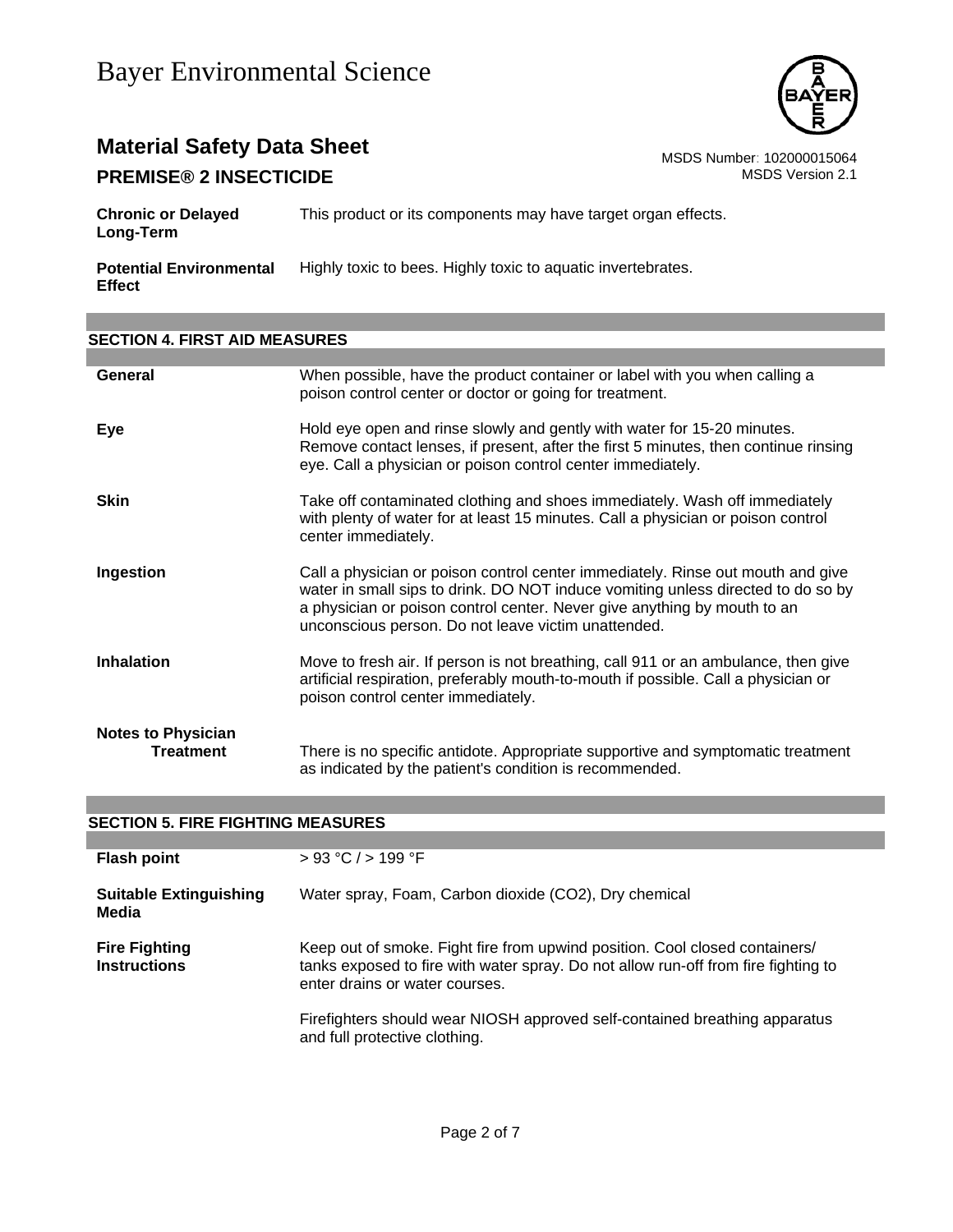

## **Material Safety Data Sheet**<br>PREMISE® 2 INSECTICIDE<br>MSDS Version 2.1 **PREMISE® 2 INSECTICIDE**

| <b>SECTION 6. ACCIDENTAL RELEASE MEASURES</b> |                                                                                                                                                                                                                                                                                       |
|-----------------------------------------------|---------------------------------------------------------------------------------------------------------------------------------------------------------------------------------------------------------------------------------------------------------------------------------------|
| <b>Personal Precautions</b>                   | Keep unauthorized people away. Isolate hazard area. Avoid contact with spilled<br>product or contaminated surfaces.                                                                                                                                                                   |
| <b>Methods for Cleaning Up</b>                | Soak up with inert absorbent material (e.g. sand, silica gel, acid binder, universal<br>binder). Collect and transfer the product into a properly labelled and tightly<br>closed container. Clean contaminated floors and objects thoroughly, observing<br>environmental regulations. |
| <b>Additional Advice</b>                      | Use personal protective equipment. Do not allow to enter soil, waterways or<br>waste water canal.                                                                                                                                                                                     |
| <b>SECTION 7. HANDLING AND STORAGE</b>        |                                                                                                                                                                                                                                                                                       |
|                                               |                                                                                                                                                                                                                                                                                       |
| <b>Handling Procedures</b>                    | Handle and open container in a manner as to prevent spillage. Maintain<br>exposure levels below the exposure limit through the use of general and local<br>exhaust ventilation.                                                                                                       |
| <b>Storing Procedures</b>                     | Store in a cool, dry place and in such a manner as to prevent cross<br>contamination with other pesticides, fertilizers, food, and feed. Store in original<br>container and out of the reach of children, preferably in a locked storage area.                                        |
| <b>Work/Hygienic</b><br><b>Procedures</b>     | Wash hands thoroughly with soap and water after handling and before eating,<br>drinking, chewing gum, using tobacco, using the toilet or applying cosmetics.                                                                                                                          |
|                                               | Remove Personal Protective Equipment (PPE) immediately after handling this<br>product. Before removing gloves clean them with soap and water. Remove<br>soiled clothing immediately and clean thoroughly before using again. Wash<br>thoroughly and put on clean clothing.            |
| <b>Min/Max Storage</b><br><b>Temperatures</b> | Recommended maximum transport/storage temperature: 38 °C / 100 °F<br>The 30-day storage temperature average must not exceed the recommended<br>maximum.                                                                                                                               |
|                                               | <b>SECTION 8. EXPOSURE CONTROLS / PERSONAL PROTECTION</b>                                                                                                                                                                                                                             |
|                                               |                                                                                                                                                                                                                                                                                       |
| <b>General Protection</b>                     | Follow all label instructions. Train employees in safe use of the product.                                                                                                                                                                                                            |
|                                               | Follow manufacturer's instructions for cleaning/maintaining PPE. If no such<br>instructions for washables, use detergent and warm/tepid water. Keep and wash<br>PPE separately from other laundry.                                                                                    |
| <b>Eye/Face Protection</b>                    | Tightly fitting safety goggles                                                                                                                                                                                                                                                        |
| <b>Hand Protection</b>                        | Chemical-resistant gloves (barrier laminate, butyl rubber, nitrile rubber or Viton)                                                                                                                                                                                                   |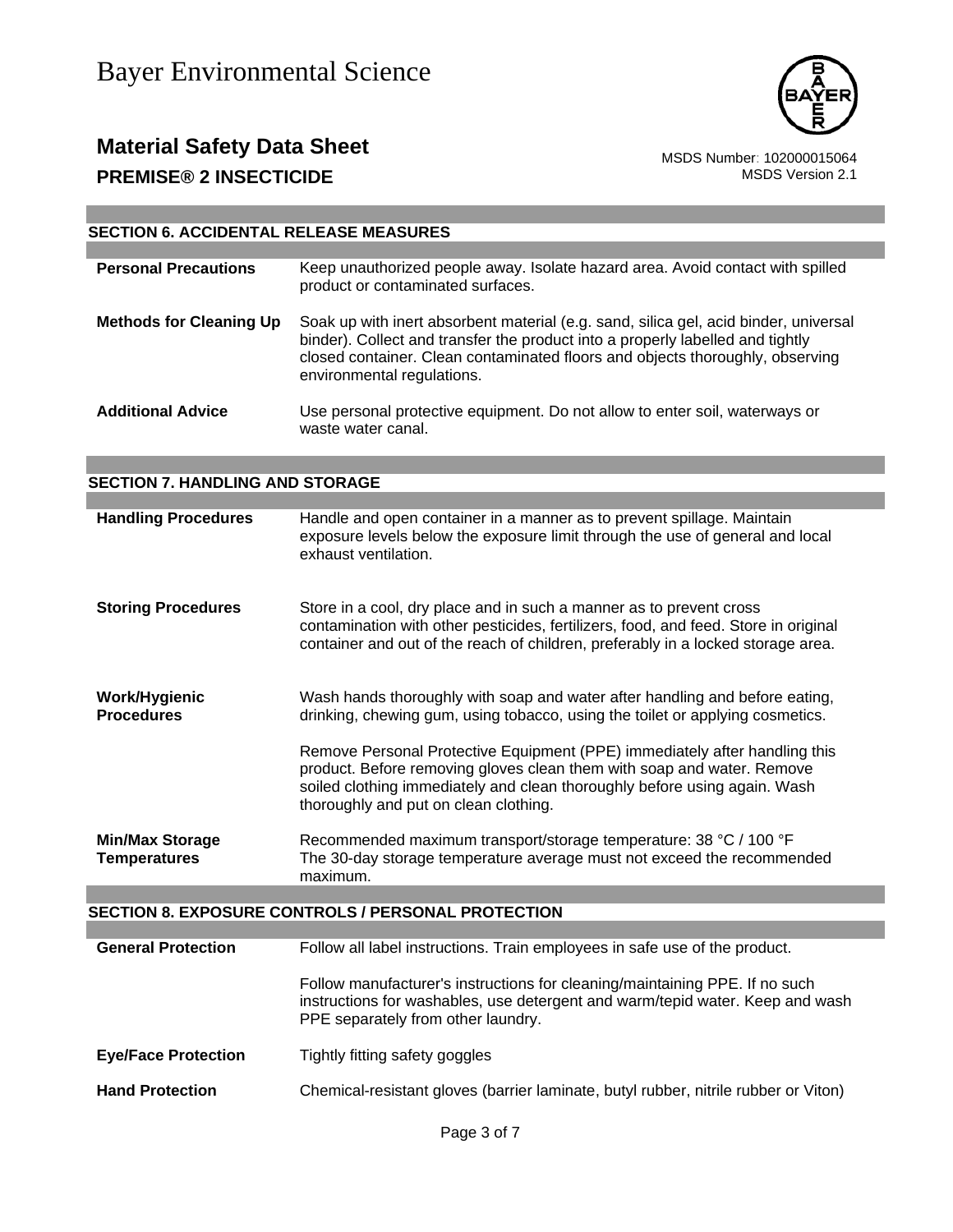

## **Material Safety Data Sheet** MSDS Number: 102000015064 **PREMISE® 2 INSECTICIDE MSDS** Version 2.1

Chemical resistant gloves made of waterproof material such as polyethylene or polyvinyl chloride

**Body Protection** Wear long-sleeved shirt and long pants and shoes plus socks.

**Respiratory Protection** When respirators are required, select NIOSH approved equipment based on actual or potential airborne concentrations and in accordance with the appropriate regulatory standards and/or industry recommendations.

#### **Exposure Limits**

| 10 mg/m $3$         |
|---------------------|
|                     |
| $5 \text{ mg/m}$ 3  |
| $15 \text{ mg/m}$   |
| $5 \text{ mg/m}$ 3  |
| 10 $mg/m3$          |
| $50 \text{ ug/m}$ 3 |
| $5 \text{ ug/m}$ 3  |
|                     |

\*OES BCS: Internal Bayer CropScience "Occupational Exposure Standard"

#### **SECTION 9. PHYSICAL AND CHEMICAL PROPERTIES**

| Appearance                      | off-white                                 |
|---------------------------------|-------------------------------------------|
| <b>Physical State</b>           | liquid suspension                         |
| Odor                            | mild                                      |
| рH                              | 7.5                                       |
| <b>Density</b>                  | 1.12 g/cm <sup>3</sup> at 20 $^{\circ}$ C |
| <b>Melting / Freezing Point</b> | $-6.7 °C / 19.9 °F$                       |
| <b>Water solubility</b>         | dispersible                               |
| <b>Viscosity</b>                | 350 - 600 mPa.s                           |

### **SECTION 10. STABILITY AND REACTIVITY**

| <b>Hazardous</b>              | Thermal decomposition can lead to release of: |
|-------------------------------|-----------------------------------------------|
| <b>Decomposition Products</b> | Hydrogen chloride (HCI)                       |
|                               | Hydrogen cyanide (hydrocyanic acid)           |
|                               | Carbon dioxide (CO2)                          |
|                               | Carbon monoxide                               |
|                               |                                               |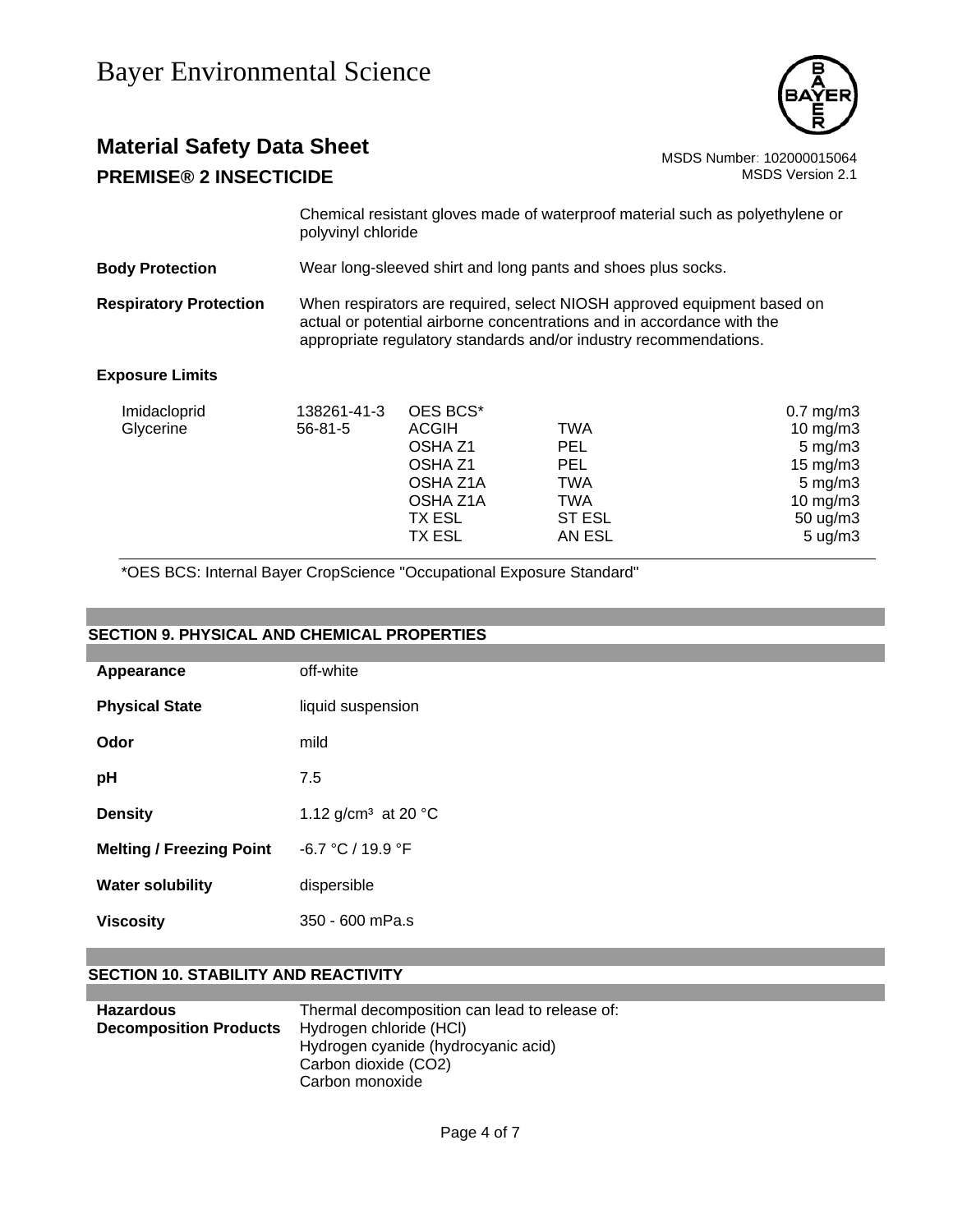

## **Material Safety Data Sheet** MSDS Number: 102000015064 **PREMISE® 2 INSECTICIDE MSDS** Version 2.1

Nitrogen oxides (NOx)

**Hazardous Reactions** Stable under recommended storage conditions.

### **SECTION 11. TOXICOLOGICAL INFORMATION**

Only acute toxicity studies have been conducted on this product as formulated. The non-acute information pertains to the active ingredient, imidacloprid.

| <b>Acute Oral Toxicity</b>       | male rat: $LD50: > 4,870$ mg/kg                                                                                                                                                                                                                                                                |
|----------------------------------|------------------------------------------------------------------------------------------------------------------------------------------------------------------------------------------------------------------------------------------------------------------------------------------------|
|                                  | female rat: LD50: 4,143 mg/kg                                                                                                                                                                                                                                                                  |
| <b>Acute Dermal Toxicity</b>     | male/female combined rabbit: $LD50: > 2,000$ mg/kg                                                                                                                                                                                                                                             |
| <b>Acute Inhalation Toxicity</b> | male/female combined rat: $LCS0:$ > 5.33 mg/l<br>Exposure time: 4 h<br>Determined in the form of liquid aerosol.<br>(actual)<br>male/female combined rat: $LCS0:$ > 20 mg/l<br>Exposure time: 1 h<br>Determined in the form of liquid aerosol.<br>Extrapolated from the 4 hr LC50.<br>(actual) |
| <b>Skin Irritation</b>           | rabbit: No skin irritation.                                                                                                                                                                                                                                                                    |
| <b>Eye Irritation</b>            | rabbit: Minimally irritating.                                                                                                                                                                                                                                                                  |
| <b>Sensitization</b>             | guinea pig: Non-sensitizing.                                                                                                                                                                                                                                                                   |
| <b>Chronic Toxicity</b>          | Imidacloprid caused thyroid and/or liver effects in chronic dietary studies in rats<br>and dogs.                                                                                                                                                                                               |

#### **Assessment Carcinogenicity**

Imidacloprid was not carcinogenic in studies in rats and mice.

**ACGIH** None. **NTP** None. **IARC** None. **OSHA** None.

**Reproductive & Developmental Toxicity** REPRODUCTION: Imidacloprid was not a reproductive toxicant in a multigeneration study in rats.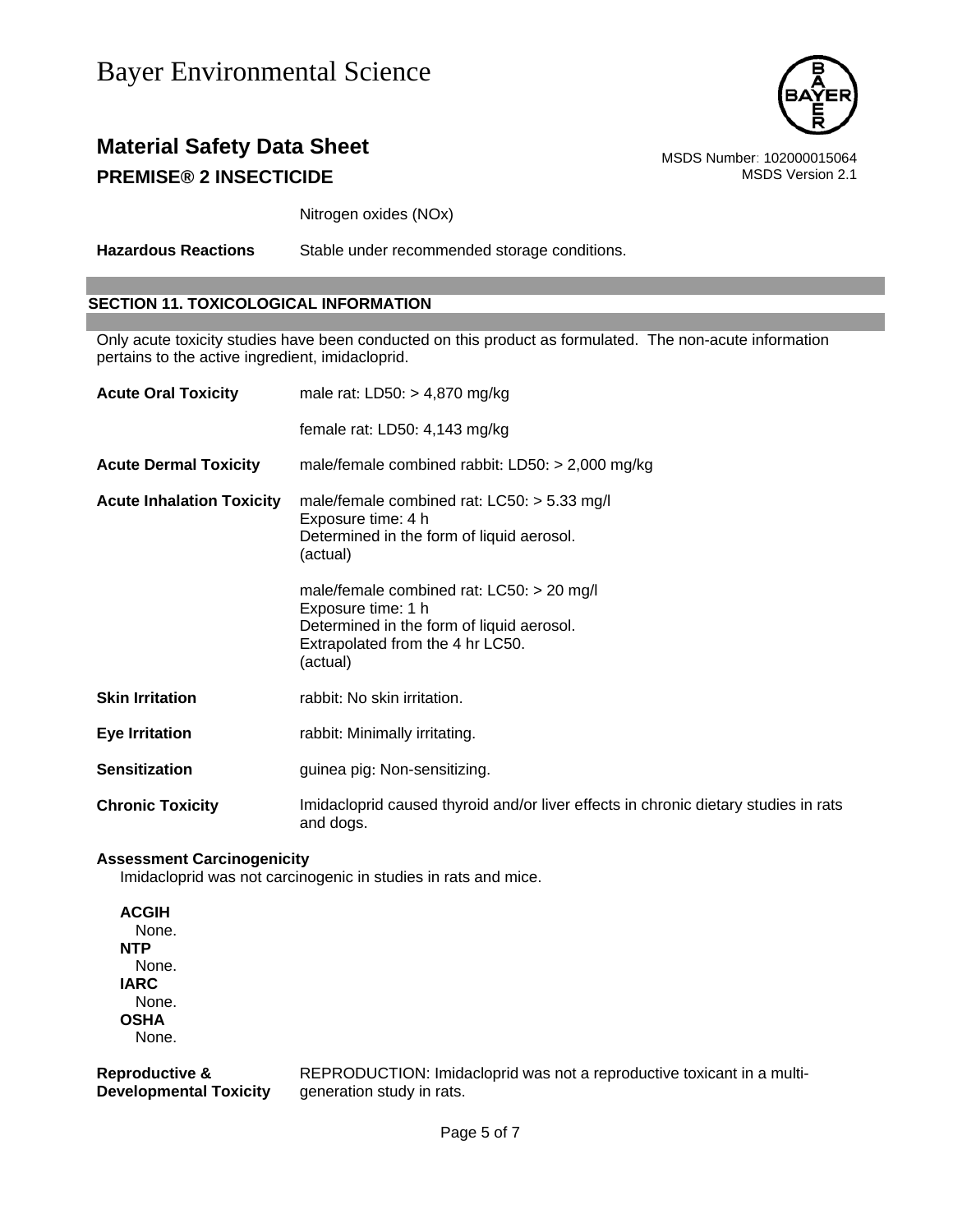

## **Material Safety Data Sheet** Material Safety Data Sheet MSDS Number: 102000015064 **PREMISE® 2 INSECTICIDE MSDS** Version 2.1

DEVELOPMENTAL TOXICITY: Imidacloprid is not considered a primary developmental toxicant in rats and rabbits. Developmental effects were observed at doses that caused maternal toxicity.

**Neurotoxicity Imidacloprid showed slight behavioral and activity changes only at the highest** dose tested in neurotoxicity studies in rats. There were no correlating morphological changes observed in the neural tissues.

**Mutagenicity** Imidacloprid was not mutagenic or genotoxic based on the overall weight of evidence in a battery of in vitro and in vivo tests.

#### **SECTION 12. ECOLOGICAL INFORMATION**

**Environmental Precautions**  Do not apply directly to water, to areas where surface water is present or to intertidal areas below the mean high water mark. Do not contaminate surface or ground water by cleaning equipment or disposal of wastes, including equipment wash water. Apply this product as specified on the label. Do not apply this product or allow it to drift to blooming crops or weeds if bees are visiting the treatment area.

### **SECTION 13. DISPOSAL CONSIDERATIONS**

**General Disposal Guidance** Pesticide, spray mixture or rinse water that cannot be used according to label instructions may be disposed of on site or at an approved waste disposal facility. **Container Disposal** Do not re-use empty containers. Triple rinse containers. Then offer for recycling or reconditioning or puncture and dispose of in a sanitary landfill or incineration, or if allowed by State and Local authorities, by burning. If burned, stay out of smoke.

#### **SECTION 14. TRANSPORT INFORMATION**

TRANSPORTATION CLASSIFICATION: Not regulated for shipment by any mode of transportation

FREIGHT CLASSIFICATION: Insecticides or Fungicides, N.O.I.; other than poison

### **SECTION 15. REGULATORY INFORMATION**

**EPA Registration No.** 432-1331